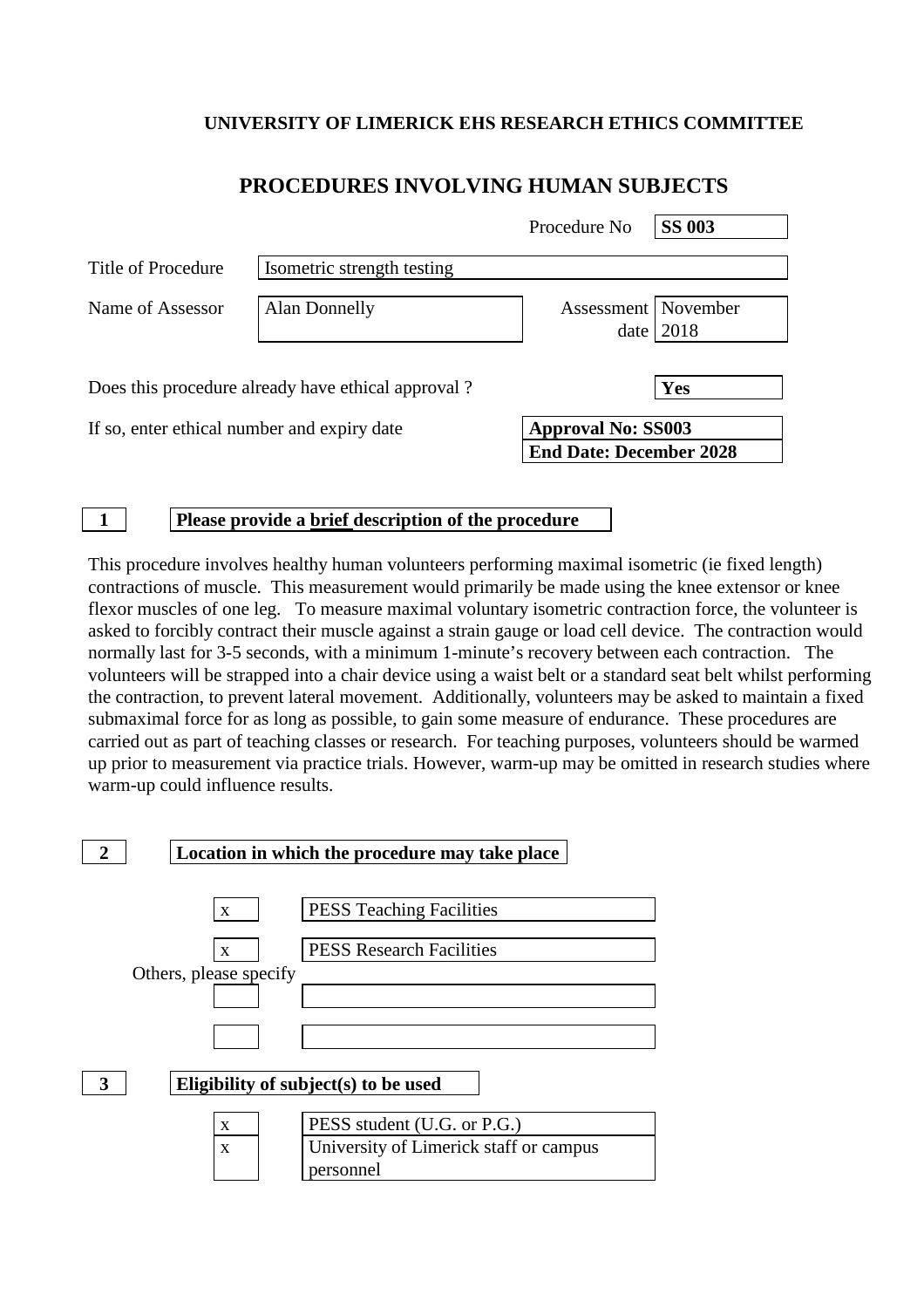Others, please specify



 $x \mid$  Members of the general public engaged in research projects granted ethical approval.



| 4 |  | Potential risks. To be explained before obtaining consent |  |  |  |  |
|---|--|-----------------------------------------------------------|--|--|--|--|
|---|--|-----------------------------------------------------------|--|--|--|--|

x Low Risk

All exercise carries risk of cardiovascular accident in those who are susceptible. The subjects will complete a standard pre-screen questionnaire prior to participation, and no one with a history of cardiovascular disease would be asked to undertake this procedure. Additionally, all labs and research will utilise an **informed consent document** prior to participation, which will explain the risks and will encourage all participants with any injury to withdraw from the procedure.

High force isometric contractions also carry a small risk of injury to the knee joint. Subjects who respond on the questionnaire that they have experienced a recent lower limb musculoskeletal injury will not be allowed to proceed with the test. Participants will have no contraindications to safe participation in exercise / physical activity. If anyone complains of excessive joint pain during the test, the procedure will be stopped.

**5 Action to be taken in the event of a foreseeable emergency**

The procedure will be terminated if the volunteer shows any sign of distress.

Standard first aid procedures may be required depending on the severity of the situation. The following standard procedure should be followed in the event of an incident occurring in the PESS building / UL Facility:

- 1. Stop the procedure. Position the subject to prevent self-injury.
- 2. If appropriate, raise the subject's lower limbs to improve blood flow. Should the subject fail to respond summon help immediately.
- 3. Check vital signs airways, breathing and circulation (ABC)
- 4. If required attempt CPR as soon as possible.
- 5. Requesting Help: Emergency Contact telephone numbers are listed on laboratory door:
	- During normal working hours 9am-5pm, use lab phone to contact the Student Health Centre on **061-20**2534
	- Outside of normal working hours, or if the Student Health Centre number is engaged/busy, use the laboratory phone to dial 3333 for UL security personnel who will then contact the ambulance service. If in PESS, contact one of the PESS First Aiders – names are listed on the PESS laboratory door.
- 6. When contacting the above clearly state: Location, Building, Room Number, Nature of Incident/Accident and provide a contact number.
- 7. Complete the UL 'Accident & Emergency' form (completed by the investigator, not the volunteer). Forms available on UL HR website: <https://www.ul.ie/hr/hr-policies-procedures-and-forms-z>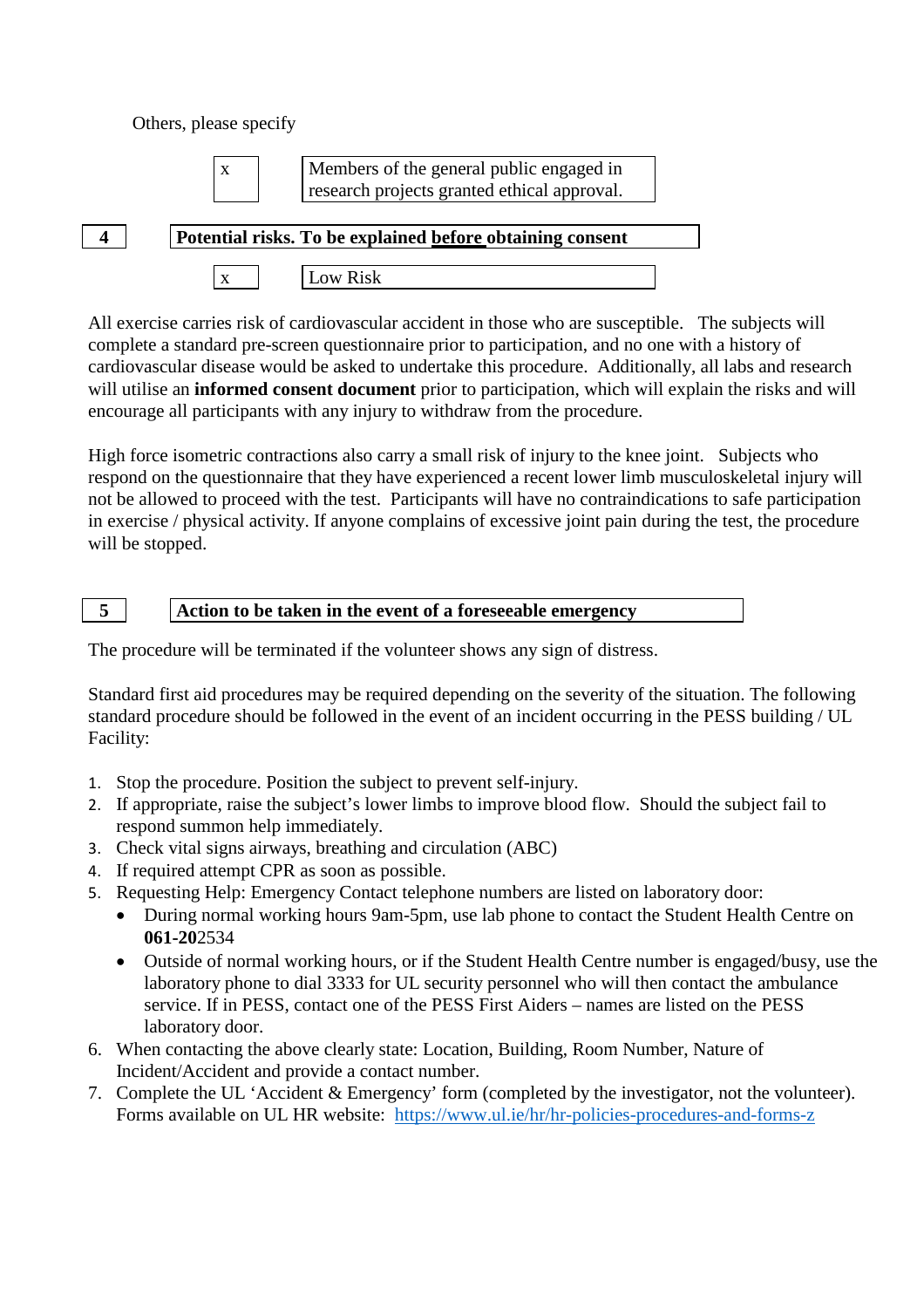